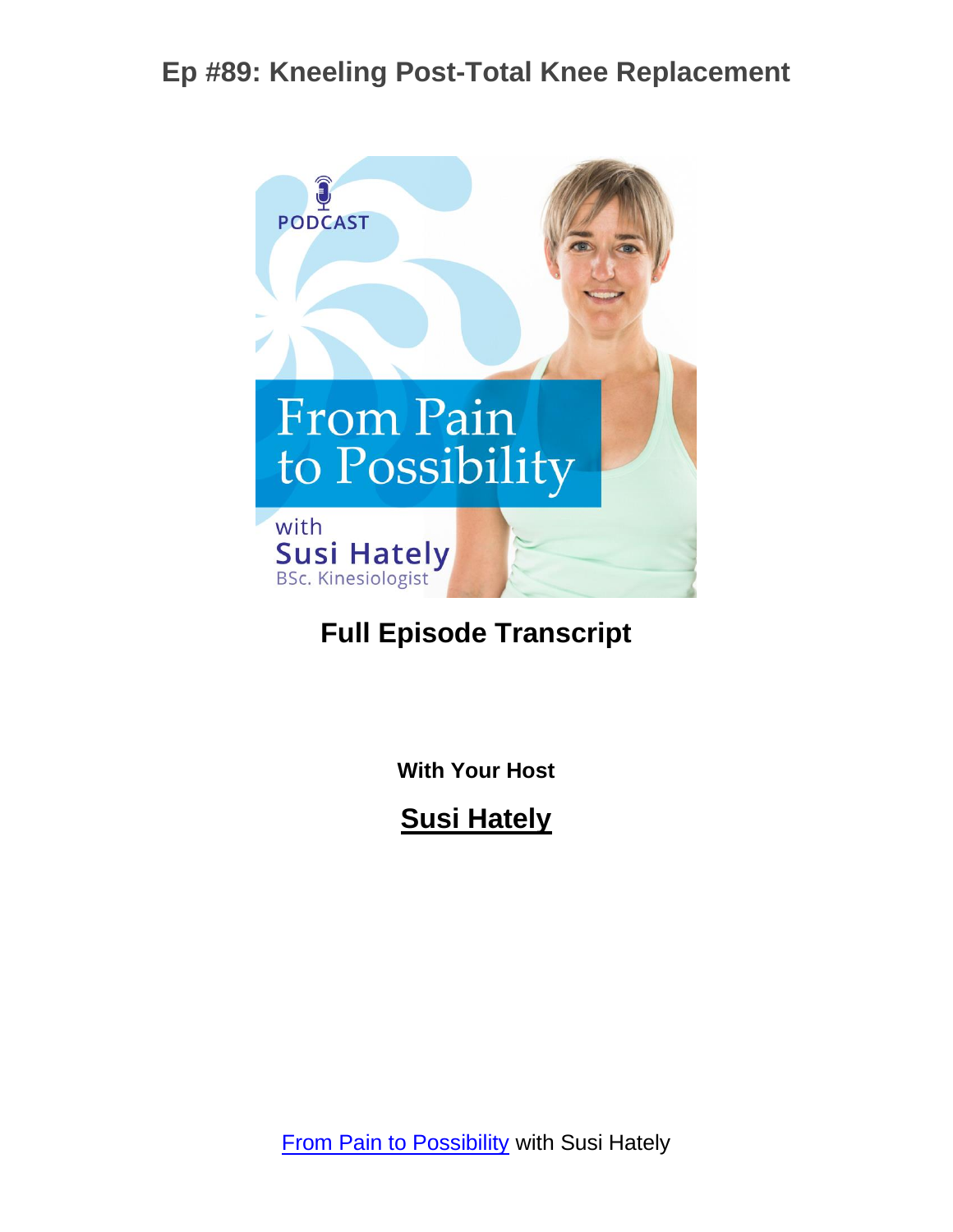**Male Announcer:** You're listening to *From Pain to Possibility* with Susi Hately. You will hear Susi's best ideas on how to reduce or even eradicate your pain and learn how to listen to your body when it whispers so you don't have to hear it scream. And now here's your host, Susi Hately.

Really quick before I get into this episode, I want to make a significant announcement that we are hiring at Functional Synergy. We are specifically looking for someone with proven expertise in YouTube management as well as social media management.

So if you fit the bill, you love what we're talking about, we would love to talk with you. We have our job description, and outcomes, and all of that awesome stuff so that you know exactly what success looks like. And if you'd love to be part of our team, send us a note to [health@functionalsynergy.com.](mailto:health@functionalsynergy.com)

Welcome back, with this episode I want to dig into kneeling post total knee replacement. It's a really important discussion to have because 60 to 80% of people report difficulty kneeling 5 to seven7 to 10 years post op, depending on the literature that you read.

So it becomes really important because kneeling is such an important function because of what we do with our activities of daily living. What we do perhaps for our work, for our leisure, religion. When you fall down you have to get back up, playing around with kids and grandkids. So it's a really interesting and important conversation. And I'm looking forward to sharing what I know about this process of helping someone kneel again.

Also, if you're someone or you're working with someone who has osteoarthritis, a lot of what I'm sharing here is going to be applicable to that situation as well. I'm not going to be speaking specifically about osteoarthritis, I'll be using post-surgery, I'll be using terms like knee replacements or total knee replacements. But just know that the other language that I'm sharing can certainly be utilized in the realm for osteoarthritis.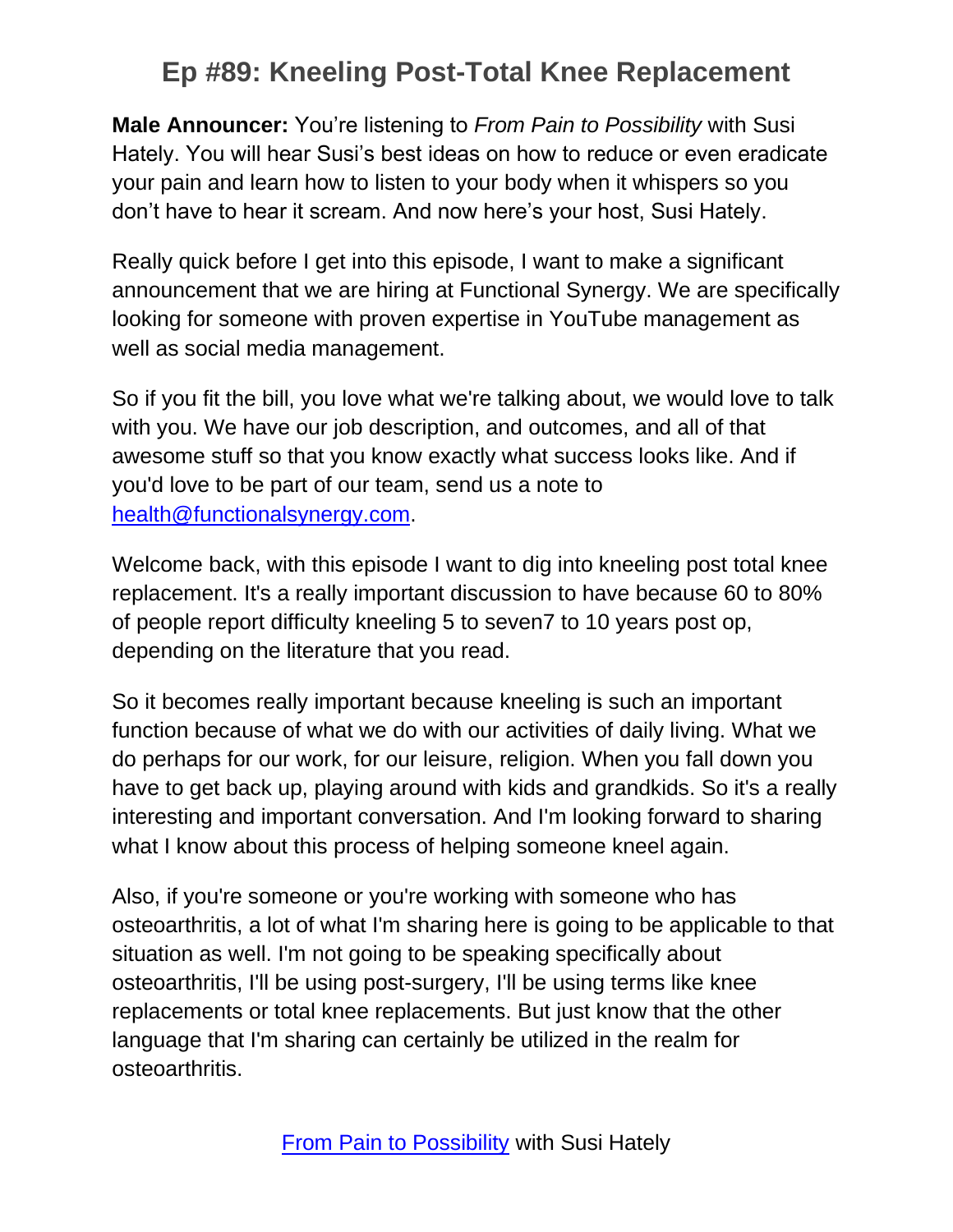So what's really interesting around regaining the ability to kneel is that when you're looking at the literature, we're seeing like 5 to 7 to 10 years post op. So there's this chronicity down the road of having trouble kneeling, which I think is really fascinating.

And because so many of the clients that I work with to help them recover function and get out of pain are coming to me years after surgery many of them, or years after a scenario has occurred and there's a chronicity of neuromuscular patterning. I sort of get to this place of rubbing my hands together, looking forward to working with that person.

Because what I have seen over a period of time is that we can change neuromuscular patterns, whether there has been a replacement or not, whether there's been surgery or not. There's a lot within our systems, within our bodies, within our brains that can shift. We are actually very, very plastic individuals that can shift and change if we give ourselves the correct stimulus.

So when I see this number of 60 to 80% of people reporting difficulty, like there's a ton of opportunity to help people. And it becomes really interesting to see what's actually contributing to this difficulty or how this difficulty is contributing to thought patterns that is contributing to the ongoing difficulty with kneeling. So it becomes a bit of a vicious circle.

So when we really look at it, the key arenas that make people concerned is that they are afraid of harming the actual replacement. They don't want to harm what was done. So then they're not practicing the actual act of kneeling. There's discomfort oftentimes, or even numbness, and there's comorbidities. So there's things that are not even related specifically to the replacement, or to the knee itself.

But overall the common theme within the research is that it's not due to limited knee range of motion. So anatomically and biomechanically, a lot of people have the ability to kneel. But there are these other things around fear and discomfort, which leads and kind of contributes more to fear that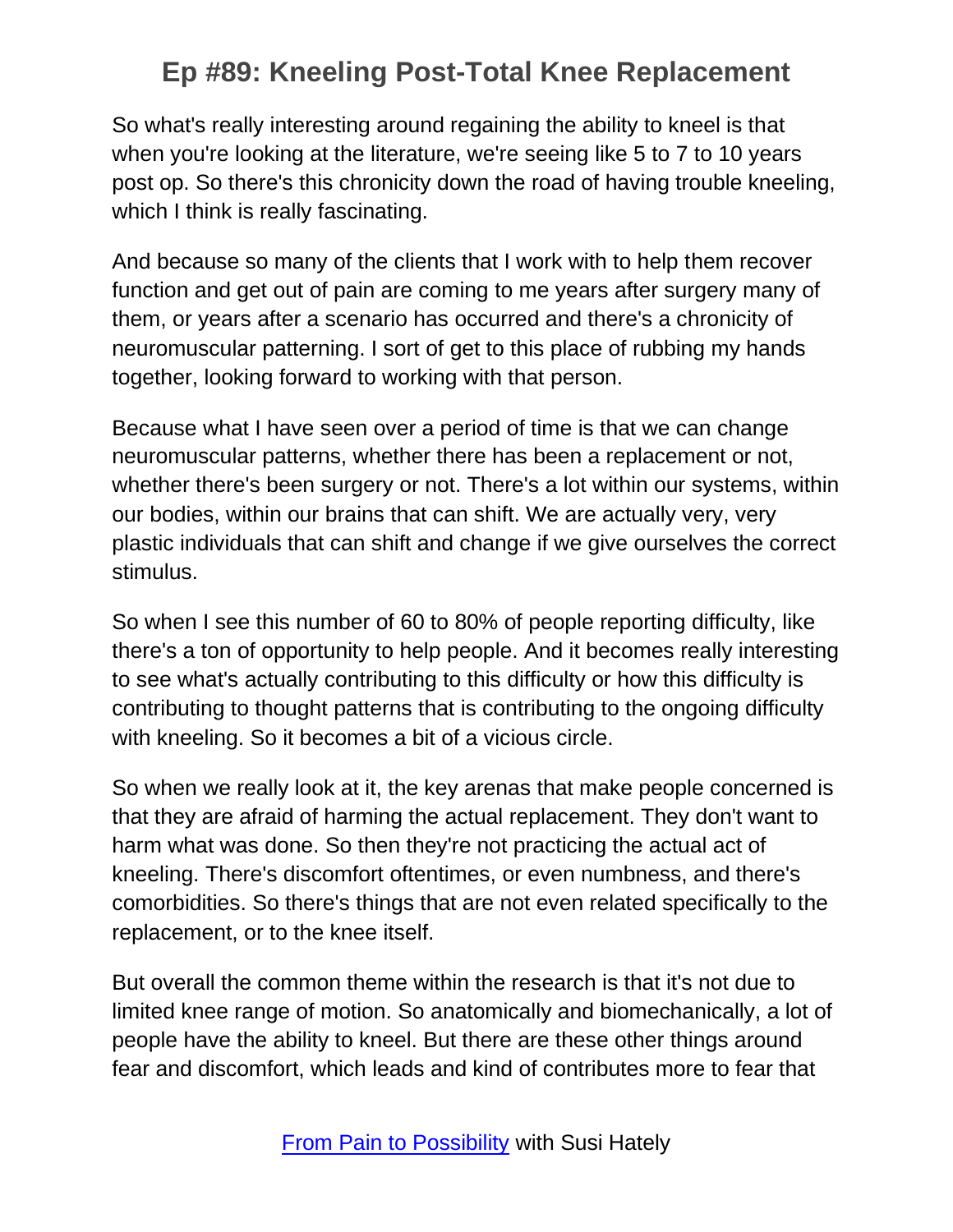prevent people from actually going into the process of kneeling. Which then, as I mentioned, continues to create the issues with kneeling.

So let's sort of dig into this a little bit more. When we're thinking about kneeling, kneeling has us needing to get onto the floor. So we're moving from being in a standing or a sitting position, getting down into the floor. So think about that movement pattern of just getting down to the floor. So that's part of the process to come into kneeling.

And then there's the act of kneeling itself. So you're on your knees and there's pressure on the knees which can be challenging to feel, particularly when there's discomfort in the knee. And then depending on the form of kneeling that you take, whether it's on hands and knees as in a tabletop. Or whether you're bringing your hips or your bum down to your heels, that's another form of kneeling.

So you can see that it can actually be really troublesome for people, depending on what your activities of daily living are. Like if you have to get down to the floor to wash the floor or mop the floor with your hands. Whether you're playing with kids or grandkids.

Maybe you've got a job, like a carpet layer or other types of jobs where you are on your knees. Think about the religious services when you're in positions when you're on your knees. If you've fallen down and you have to get back up again.

So it impacts this ability not to kneel, or this inability to kneel or fear of kneeling. The concern for kneeling, the worry to kneel, it makes a lot of sense why it exists. And it has an incredible impact on activities of life, of living life.

So what I like to work with when I have clients who have trouble kneeling and they want to kneel, I like to first work with their mechanical patterns and what can they actually do? And in what position can we actually support them in? Because what we'll find is, early on we'll find mechanical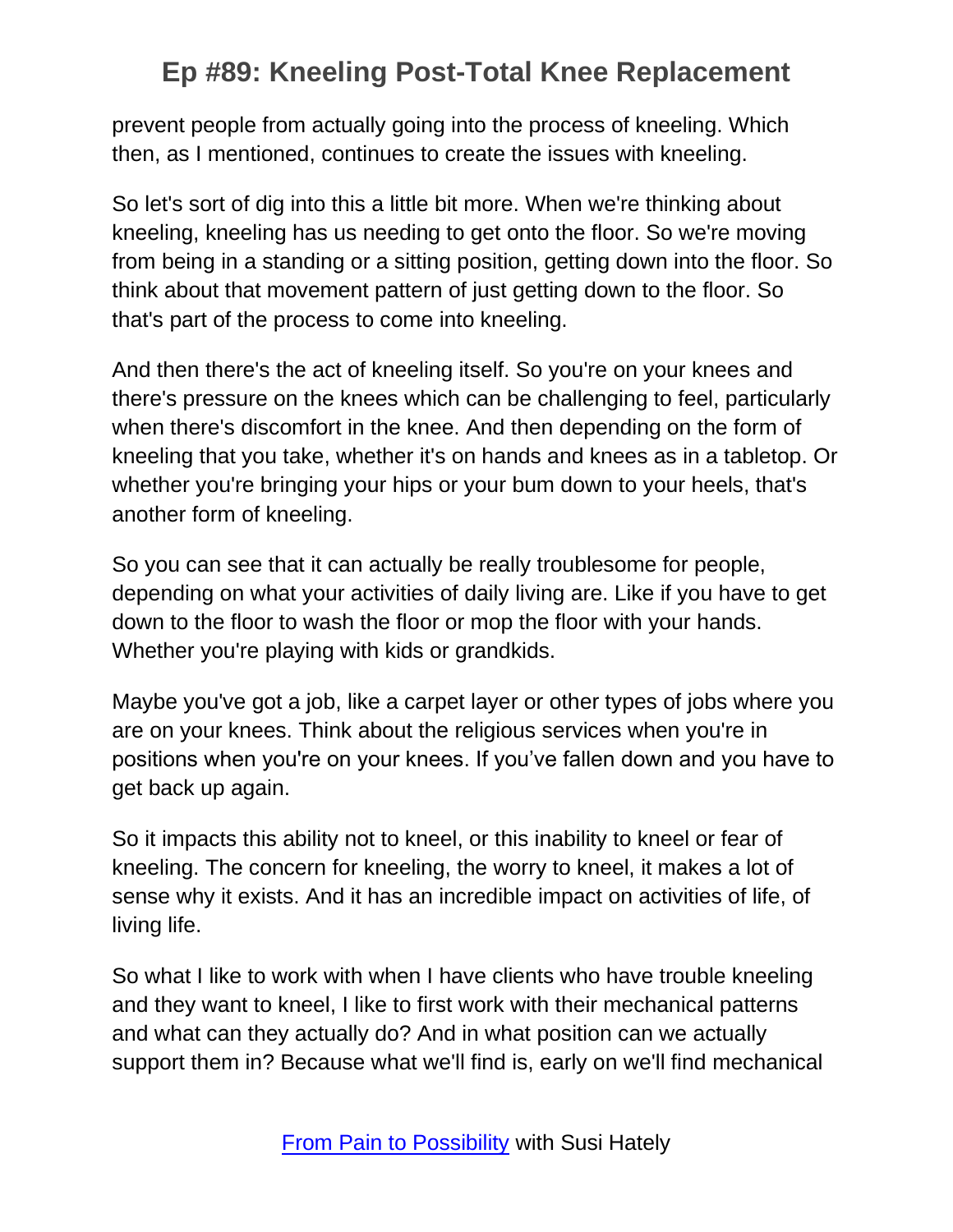patterns that are contributing to the way that knee moves or doesn't move, or the way that knee feels.

I like to say that the knee is the midway point between the hip and the foot. And the reason I like to say that is when you look skeletally at the knee, the only thing unique to the knee is the kneecap, the patella. The top of the knee is the bottom of the femur, which forms the hip. The bottom of the knee is the top of the tibia, which in part forms the ankle.

Then when we look more muscularly at the structures that cross the knee, a lot of them cross the hip as well. Some of them cross the ankle. There's one that specifically crosses the knee, the popliteus. So it becomes really interesting when we're looking at both the skeletal and the muscular force implications on the knee and how much actually is impacted and influenced by what's going on with the hip and the ankle.

So when we're looking at those two areas we can create a huge amount of change in the function of the knee when we're taking a look at what's going on with the hip and the foot. So the first place I like to begin with people is really there, is what's going on at the hip? What's going on with the ankle and the foot? And oftentimes, that alone can make changes.

Sometimes the mechanics between the hip and the foot are really obvious like you might see that how the knees fall inward when people do a chair position, or a warrior one, or a high lunge type of position. You can see if they go into a warrior three, how the foot might kind of turn, the heel might turn out, the toes might turn in, that knee might fall in a little bit. We can see when someone walks down the stairs or up the stairs, again, that knee might fall in.

So then that lets us know that there's something going on between that hip and the foot. Now exactly what, we can pontificate and kind of explore in our own heads about why that leg is falling inward. But the key piece that I want you to first pay attention to is that that's what's happening. And that is really interesting from the perspective of if we can help create a better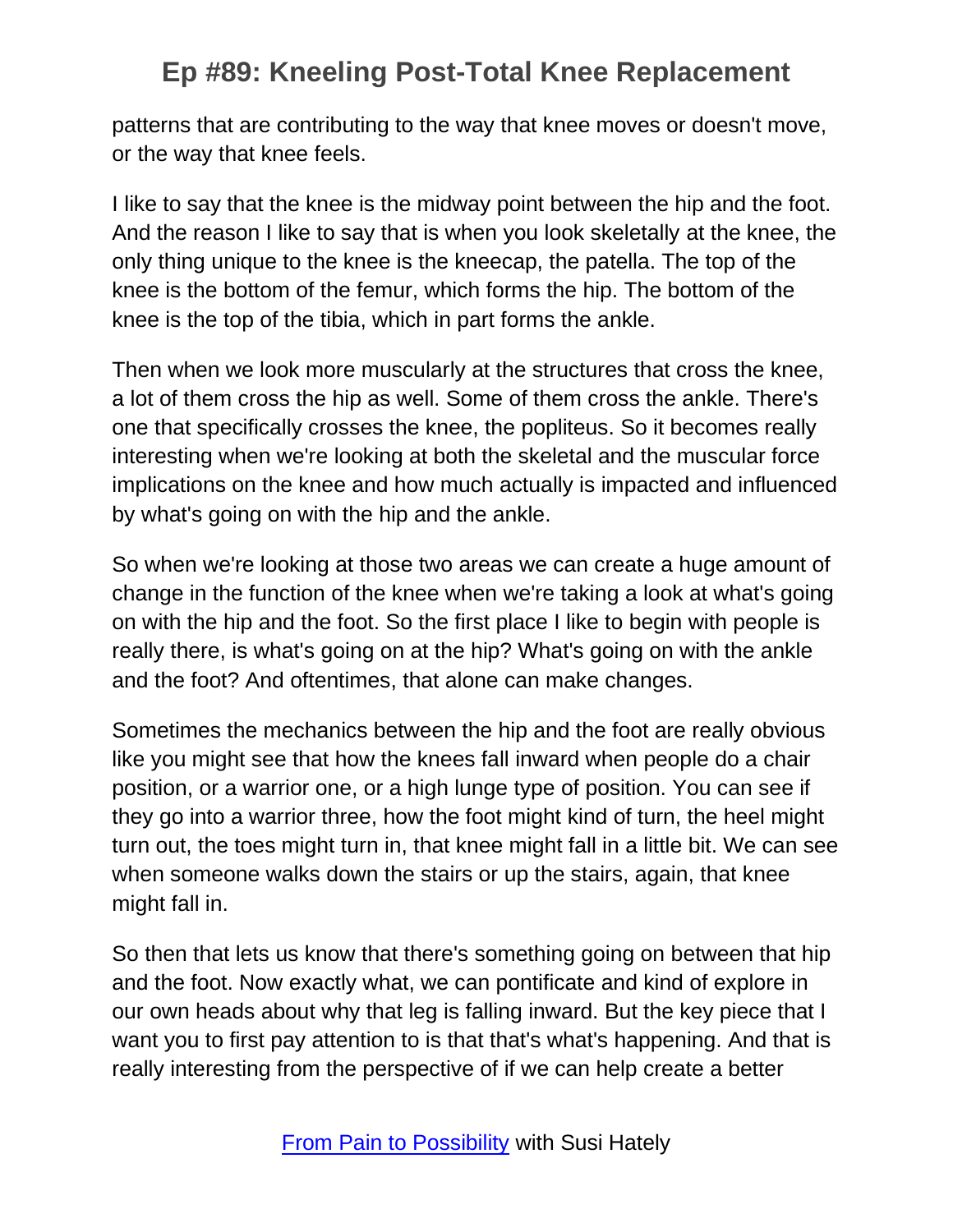coordinating pattern through that kinetic chain from the hip through the knee to the foot, then a lot can shift.

So a big piece of that part of the puzzle is I often stay away from the knee per se in terms of any cueing, or touching, or imagery. I want people to recognize when they shift what's going on with the foot, when they shift what's going on with the hip, that the knee often changes.

So I might play around with putting a strap around their legs to begin with and pushing out into the strap, so an abducting type of position. I might have them place their foot on the ground and really pay attention to the three points in the bottom of the foot, the center of the heel, the ball of the foot, the base of the pinky toe. So that when they are going into a chair position, for example, what happens as they press the legs out into that strap? What happens to their foot?

Because sometimes what happens is they press their legs out into the strap and they bring the weight over onto the outside of the foot. So then when I coach them on, okay, let's just maintain the foot position of those three points. Now press the legs out into the strap, now what do you notice?

Then they start to kind of clue in and become aware of how those mechanics are going on from their hip to their foot. And the knee might start to feel better in some cases, or they just might feel their legs, they might kind of what I like to call come into their legs, the musculature of their legs just sort of turns on a bit better.

In some cases it's not pressing out into the strap that's the difference maker, it's actually holding a block between the legs. That can sometimes be the difference maker. Which can sometimes be confusing for people when they've been seeing someone, their legs falling inward I'm like, "But wait a second, why would putting a block in between make a difference?"

But it just depends on the neuromechanical dynamics between the hip and the foot. And one prop, like a block might just work better than the strap.

[From Pain to Possibility](https://www.functionalsynergy.com/podcast/) with Susi Hately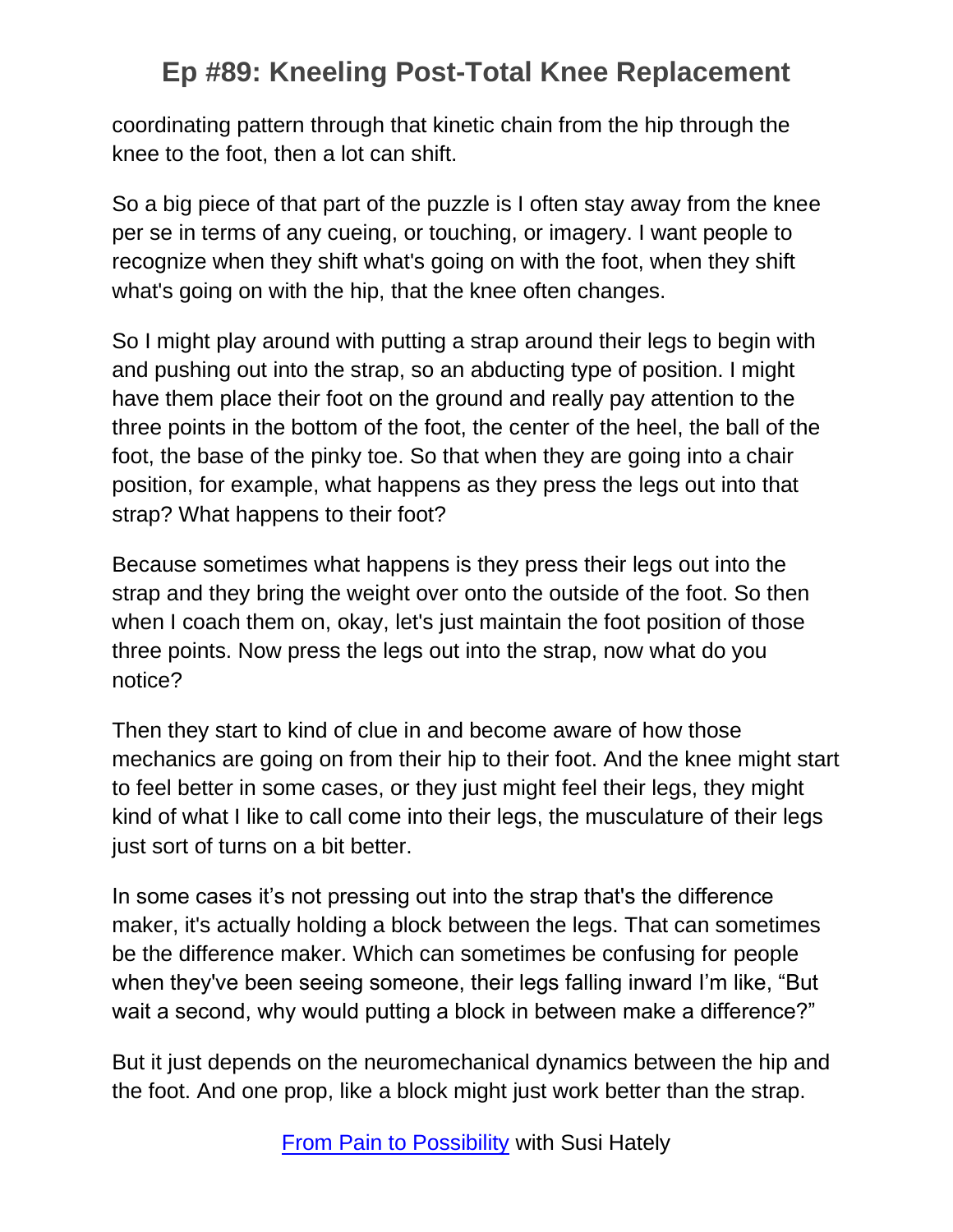Sometimes even I'll do both. When it comes to a chair position, sometimes I'll bring both the block and the strap, just to provide that extra support while I'm helping them connect to the bottom of the foot.

And then noticing how they are on the bottom of that foot. And then they can kind of play into I see, I feel this knee. I can get this idea of alignment. Although I really don't love the word alignment, I'd rather talk about the kinematics. Or I'd like to talk about the relationships and the tempo between the hip, the knee, and the foot, as opposed to specifically alignment,

I find that people tend to get that into a very factual, static, must get alignment, kind of like must get posture. Whereas when I can really help them get the dynamic nature between the hip, the knee, and the foot, something else becomes more vital and more alive.

So just really simply tuning them into the bottom of that foot. Tuning them into the hip dynamic. And simply, the foot positioning can sometimes get that hip rolling in a way that it's like, "That's the connection piece that I needed in order to feel my knee in a different way."

So that's one area to play with. And what I find powerful when this works, then I can take it into a high lunge, or a mini warrior one, or a mini crescent lunge. Where the person then places, for example, the hand on the outside of the thigh, and they press that front leg, that outside thigh into the hand as they bring the other leg backward into that high lunge. And can they without being rigid and brace-y about it, can they maintain that as they step back?

And then if they can't then just take the stance smaller, but they're starting to gain a better sense of coordination between their parts as they move through. And that awareness, that lighting up of the awareness helps them gain clarity on what's working and not working. And it gives them a bit better of a map to work with to support themselves in moving forward.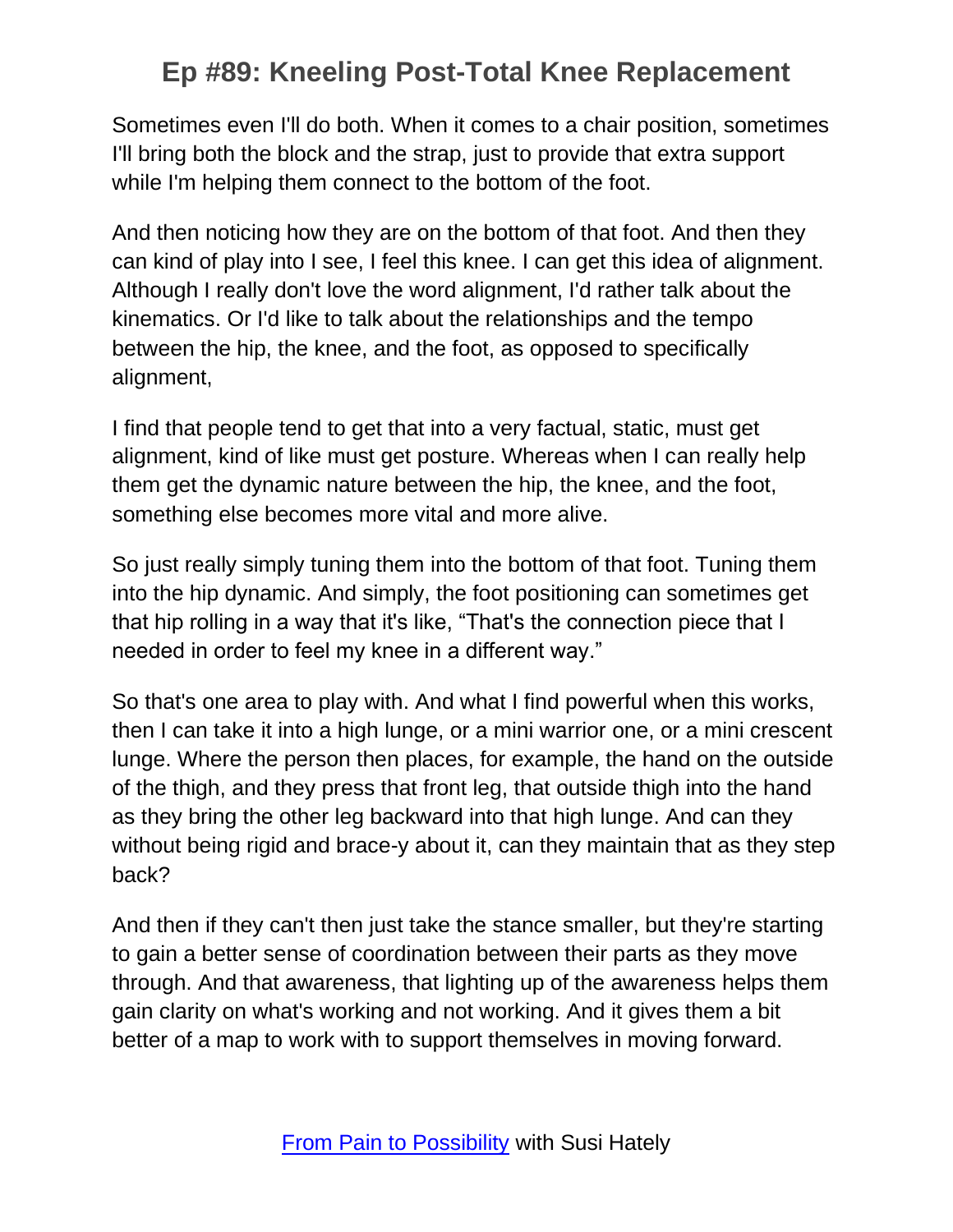And then you can play with this in different movements. Whether it's in tree pose with a slightly bent knee. Whether it's that warrior one, or the crescent lunge, or the high lunge. Even stepping wide into Goddess Pose and then rotating the leg bones at that hip socket. And the rotation might not be very big.

But by placing the hands to the outside of the thighs, once they're whatever the rotation position was, getting from legs wide into Goddess, and then starting to play with lowering down through that squat. Not deep, just small, bit by bit by bit. That can be a really interesting way to explore how these parts function. And the person then begins to see, you as the teacher begins to see how these parts all relate.

Now another piece to this that becomes interesting is for people who can get down to the floor really easily, but they have trouble with being on their knees. So they can get to the floor but they have trouble being on their knees.

A key area to explore is what's going on between their pelvis and their ribcage. I find that there is this real hub of congestion, I like to call it. And that might be a podcast episode for the future. But there's this hub of congestion that can land in between the ribcage and the pelvis.

You can sort of see this with people as they get older and they lose the springiness. They don't necessarily slump per se into a kyphotic posture. But there's just this springiness, this squishiness that happens. There's less of a lightness in their step. And it's almost as if their waist becomes a bit smaller.

But then when they get into some twisting, whether it's a supine twist with one leg straight and they draw that other leg over, or all the other varieties of supine types of twisting. When they free that up, it's really interesting how that changes how the pelvis sits. And then how that pelvis sits, it shifts up what's going on with how the leg bone swings in the pelvis. Which then can change up what goes on through the knee.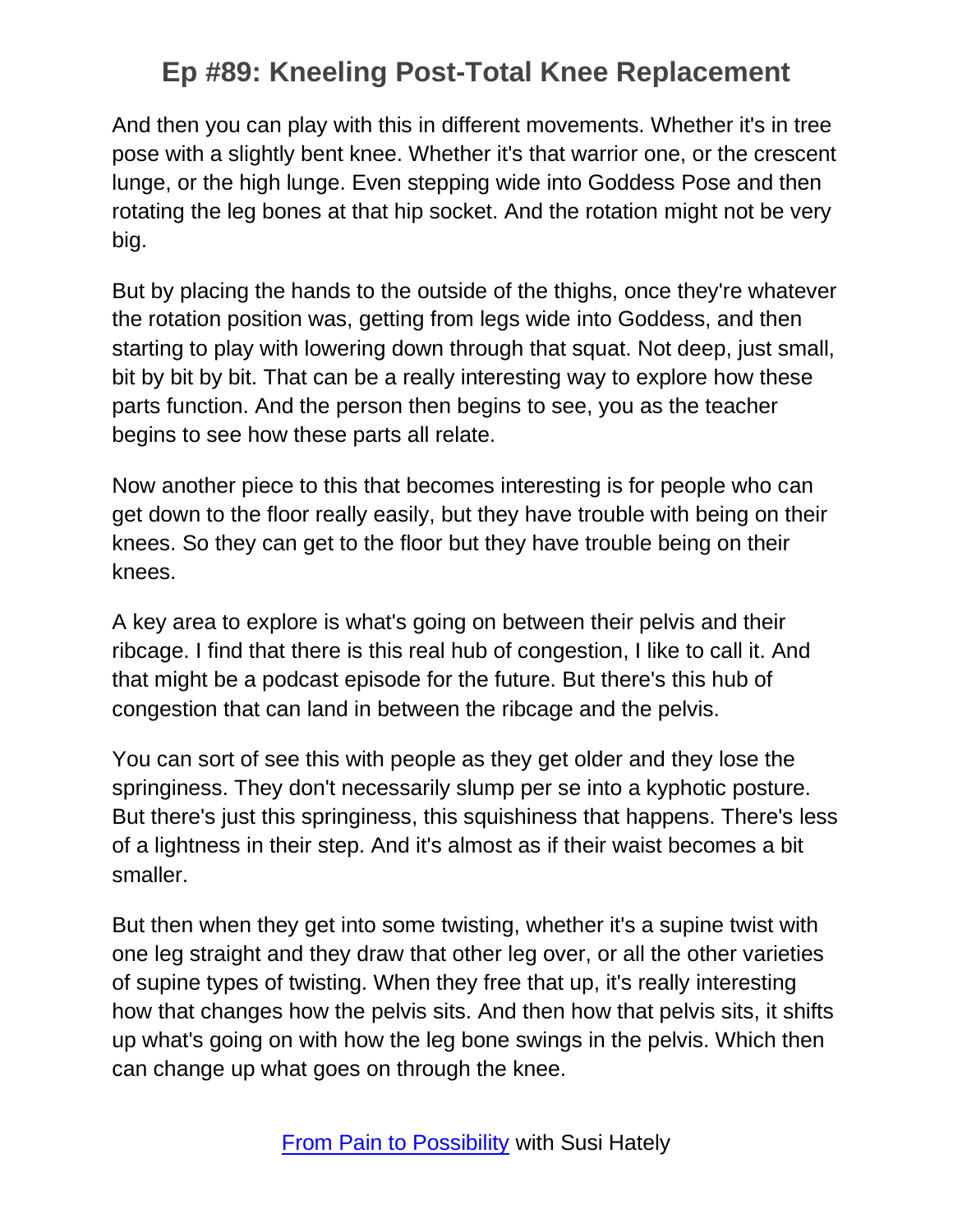So it's really interesting how shifting up between the ribs and pelvis can make a real difference. And I'll put a link to a YouTube video here so that you can explore some of these movements that I'm talking about. And I'll include a few twists for you to explore and to see if that makes the difference for you around working with yourself or your clients on how that hip to knee works in relationship to then coming into kneeling.

I share all these because what you'll notice is nowhere have I actually said, "Okay, let's improve knee flexion." And there's two reasons for that. One of them is that the research shows, generally speaking, that the problem with coming into kneeling is not about limited knee range of motion. And what I have found in my studio setting is that improving knee flexion does not come from knee flexion.

Improving knee flexion actually comes from a bunch of other stuff related to the hip, the foot, and then the relationship between that pelvis and the ribcage, as I just mentioned. So working those other areas can free up a lot of the myofascia that can contribute to that trouble with kneeling.

So, so far what I've spoken about here is thinking about the connection between your hip and the foot, and how to play with that connection. And if you can get down to the floor, thinking about the connection between the pelvis and the ribs, and working in with twists.

Now, if you can't get down to the floor, I'll also show in the YouTube link a really simple twist and sitting and in standing that can help create a better connection and kind of free up some of that congestion that can sit in between the ribs and the pelvis.

The bottom line here, which is where I really wanted to get to by talking about the anatomy and some of the mechanics, is that a big reason that people are having trouble with kneeling is this fear of harming the actual replacement, and also knee discomfort. So we can clear up a lot of that knee discomfort with some of the movements that I spoke about, or at least you can start to play with them. See if they work or they don't work for you.